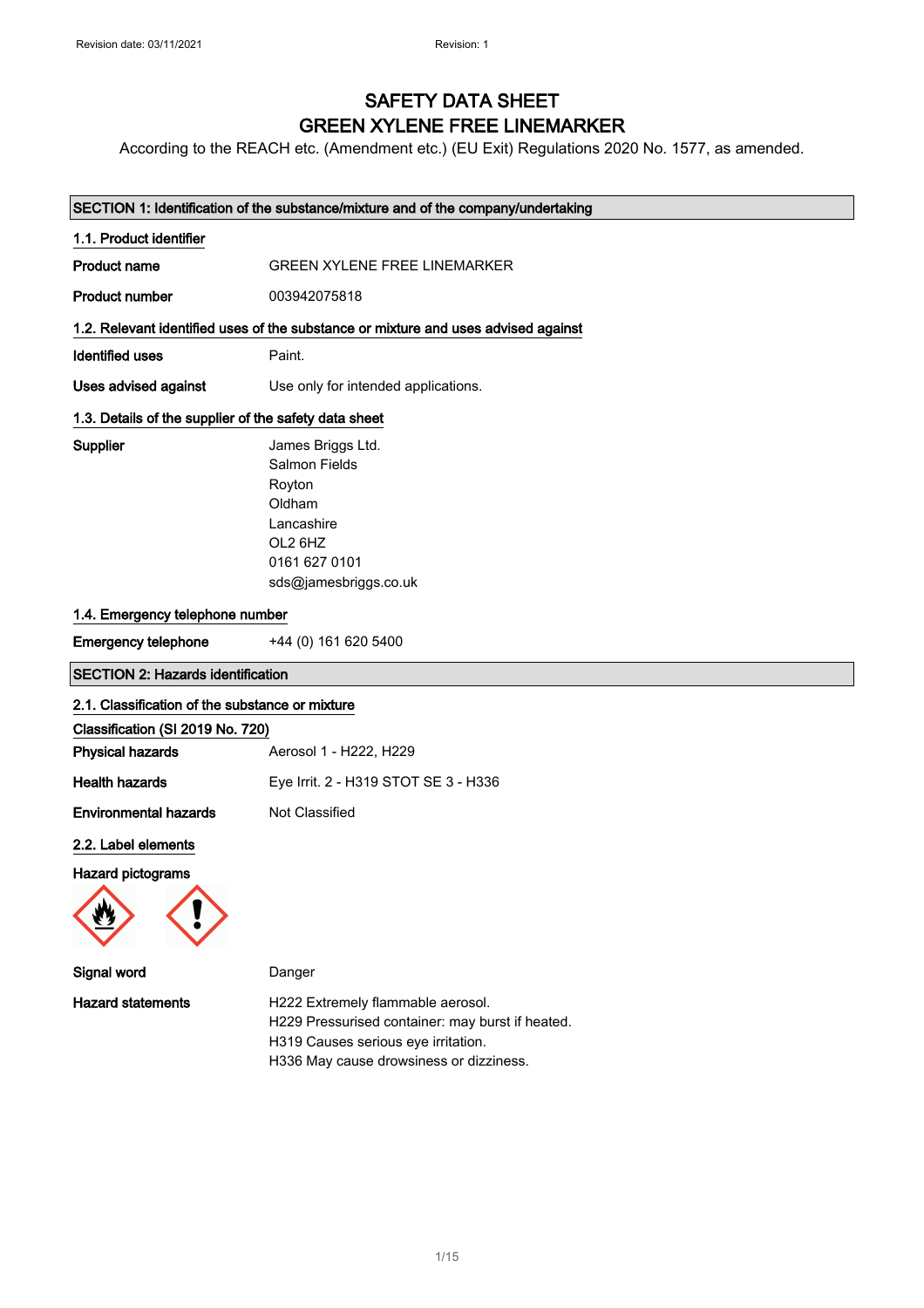| <b>Precautionary statements</b>           | P <sub>102</sub> Keep out of reach of children.<br>P210 Keep away from heat, hot surfaces, sparks, open flames and other ignition sources. No<br>smoking.<br>P211 Do not spray on an open flame or other ignition source.<br>P251 Do not pierce or burn, even after use.<br>P271 Use only outdoors or in a well-ventilated area.<br>P280 Wear protective gloves/ protective clothing/ eye protection/ face protection.<br>P305+P351+P338 IF IN EYES: Rinse cautiously with water for several minutes. Remove<br>contact lenses, if present and easy to do. Continue rinsing.<br>P337+P313 If eye irritation persists: Get medical advice/ attention.<br>P410+P412 Protect from sunlight. Do not expose to temperatures exceeding 50°C/122°F.<br>P501 Dispose of contents/ container in accordance with local regulations. |
|-------------------------------------------|---------------------------------------------------------------------------------------------------------------------------------------------------------------------------------------------------------------------------------------------------------------------------------------------------------------------------------------------------------------------------------------------------------------------------------------------------------------------------------------------------------------------------------------------------------------------------------------------------------------------------------------------------------------------------------------------------------------------------------------------------------------------------------------------------------------------------|
| Supplemental label<br>information         | EUH066 Repeated exposure may cause skin dryness or cracking.<br>EUH211 Warning! Hazardous respirable droplets may be formed when sprayed. Do not<br>breathe spray or mist.                                                                                                                                                                                                                                                                                                                                                                                                                                                                                                                                                                                                                                                |
| Contains                                  | n-butyl acetate, Acetone                                                                                                                                                                                                                                                                                                                                                                                                                                                                                                                                                                                                                                                                                                                                                                                                  |
| Supplementary precautionary<br>statements | P264 Wash contaminated skin thoroughly after handling.<br>P304+P340 IF INHALED: Remove person to fresh air and keep comfortable for breathing.<br>P312 Call a POISON CENTRE/doctor if you feel unwell.                                                                                                                                                                                                                                                                                                                                                                                                                                                                                                                                                                                                                    |

### 2.3. Other hazards

This product does not contain any substances classified as PBT or vPvB.

| SECTION 3: Composition/information on ingredients |                      |             |
|---------------------------------------------------|----------------------|-------------|
| 3.2. Mixtures                                     |                      |             |
| n-butyl acetate                                   |                      | $10 - 30%$  |
| CAS number: 123-86-4                              | EC number: 204-658-1 |             |
| <b>EUH066</b>                                     |                      |             |
|                                                   |                      |             |
| Classification                                    |                      |             |
| Flam. Liq. 3 - H226                               |                      |             |
| STOT SE 3 - H336                                  |                      |             |
|                                                   |                      |             |
| Acetone                                           |                      | $10 - 30\%$ |
| CAS number: 67-64-1                               | EC number: 200-662-2 |             |
| <b>EUH066</b>                                     |                      |             |
| Classification                                    |                      |             |
| Flam. Liq. 2 - H225                               |                      |             |
| Eye Irrit. 2 - H319                               |                      |             |
| STOT SE 3 - H336                                  |                      |             |
|                                                   |                      |             |
| Petroleum gases, liquefied                        |                      | $10 - 30%$  |
| CAS number: 68476-85-7                            | EC number: 270-704-2 |             |
| Classification                                    |                      |             |
| Flam. Gas 1A - H220                               |                      |             |
| Press. Gas (Liq.) - H280                          |                      |             |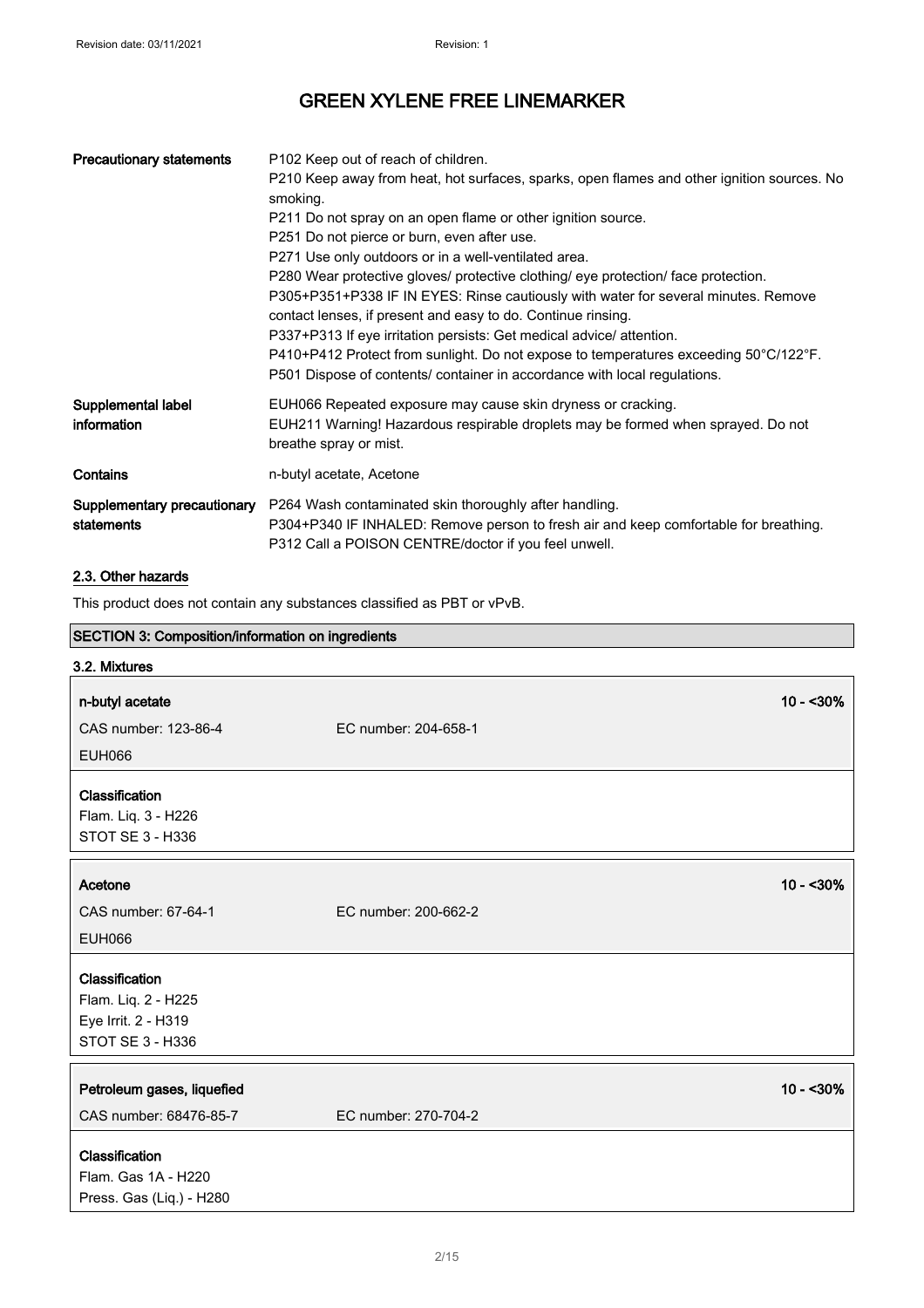| Dimethyl ether                                                                                                                      |                      | $10 - 30%$ |
|-------------------------------------------------------------------------------------------------------------------------------------|----------------------|------------|
| CAS number: 115-10-6                                                                                                                | EC number: 204-065-8 |            |
| Classification<br>Flam. Gas 1A - H220<br>Press. Gas (Liq.) - H280                                                                   |                      |            |
| Kaolin                                                                                                                              |                      | $10 - 30%$ |
| CAS number: 1332-58-7                                                                                                               | EC number: 310-194-1 |            |
| Classification<br>Not Classified                                                                                                    |                      |            |
| 1-methoxypropan-2-ol                                                                                                                |                      | $1 - 5%$   |
| CAS number: 107-98-2                                                                                                                | EC number: 203-539-1 |            |
| Classification<br>Flam. Liq. 3 - H226<br>STOT SE 3 - H336                                                                           |                      |            |
| <b>Titanium dioxide</b>                                                                                                             |                      | $1 - 5%$   |
| CAS number: 13463-67-7<br><b>EUH211</b>                                                                                             | EC number: 236-675-5 |            |
| Classification<br>Not Classified                                                                                                    |                      |            |
| Solvent naphtha (petroleum), light arom.                                                                                            |                      | $1 - 5%$   |
| CAS number: 64742-95-6                                                                                                              | EC number: 265-199-0 |            |
| Classification<br>Flam. Liq. 3 - H226<br>Skin Irrit. 2 - H315<br>STOT SE 3 - H336<br>Asp. Tox. 1 - H304<br>Aquatic Chronic 2 - H411 |                      |            |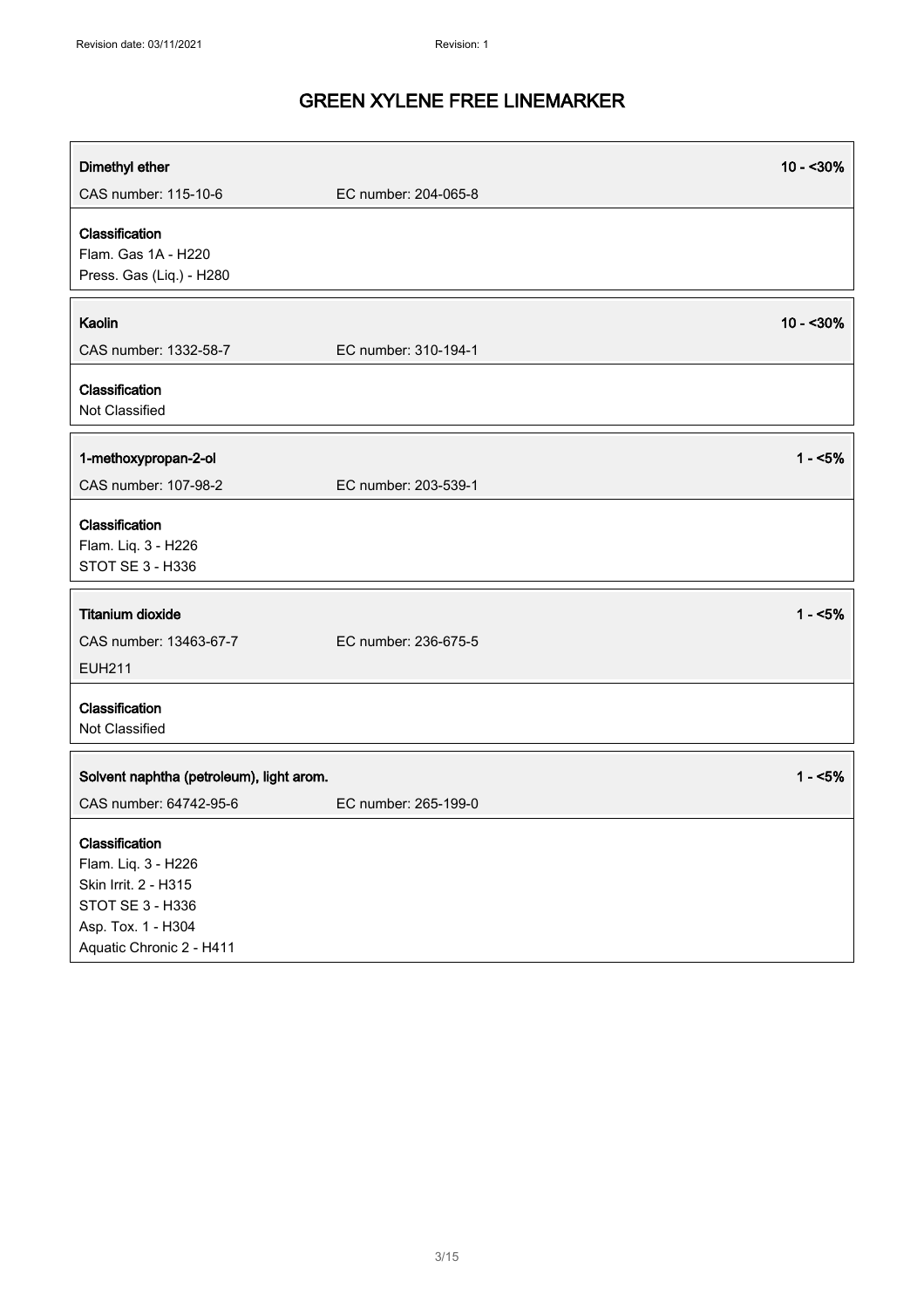| Xylene (mixture of isomers)                | 1%                                                                                 |
|--------------------------------------------|------------------------------------------------------------------------------------|
| CAS number: 1330-20-7                      | EC number: 215-535-7                                                               |
|                                            |                                                                                    |
| Classification                             |                                                                                    |
| Flam. Liq. 3 - H226                        |                                                                                    |
| Acute Tox. 4 - H312                        |                                                                                    |
| Acute Tox. 4 - H332                        |                                                                                    |
| Skin Irrit. 2 - H315                       |                                                                                    |
| Eye Irrit. 2 - H319                        |                                                                                    |
| STOT SE 3 - H335<br>STOT RE 2 - H373       |                                                                                    |
| Asp. Tox. 1 - H304                         |                                                                                    |
|                                            |                                                                                    |
| 2-methoxy-1-methylethyl acetate            | $<$ 1%                                                                             |
| CAS number: 108-65-6                       | EC number: 203-603-9                                                               |
|                                            |                                                                                    |
| Classification                             |                                                                                    |
| Flam. Liq. 3 - H226                        |                                                                                    |
|                                            |                                                                                    |
| Ethylbenzene                               | 1%                                                                                 |
| CAS number: 100-41-4                       | EC number: 202-849-4                                                               |
| Classification                             |                                                                                    |
|                                            |                                                                                    |
| Flam. Liq. 2 - H225<br>Acute Tox. 4 - H332 |                                                                                    |
| STOT RE 2 - H373                           |                                                                                    |
| Asp. Tox. 1 - H304                         |                                                                                    |
| Aquatic Chronic 3 - H412                   |                                                                                    |
|                                            |                                                                                    |
| Methyl methacrylate                        | 1%                                                                                 |
| CAS number: 80-62-6                        | EC number: 201-297-1                                                               |
|                                            |                                                                                    |
| Classification                             |                                                                                    |
| Flam. Liq. 2 - H225                        |                                                                                    |
| Skin Irrit. 2 - H315                       |                                                                                    |
| Skin Sens. 1 - H317                        |                                                                                    |
| STOT SE 3 - H335                           |                                                                                    |
| 2-methylpropan-1-ol                        | 1%                                                                                 |
|                                            |                                                                                    |
| CAS number: 78-83-1                        | EC number: 201-148-0                                                               |
| Classification                             |                                                                                    |
| Flam. Liq. 3 - H226                        |                                                                                    |
| Skin Irrit. 2 - H315                       |                                                                                    |
| Eye Dam. 1 - H318                          |                                                                                    |
| STOT SE 3 - H335, H336                     |                                                                                    |
|                                            | The Full Text for all R-Phrases and Hazard Statements are Displayed in Section 16. |

### SECTION 4: First aid measures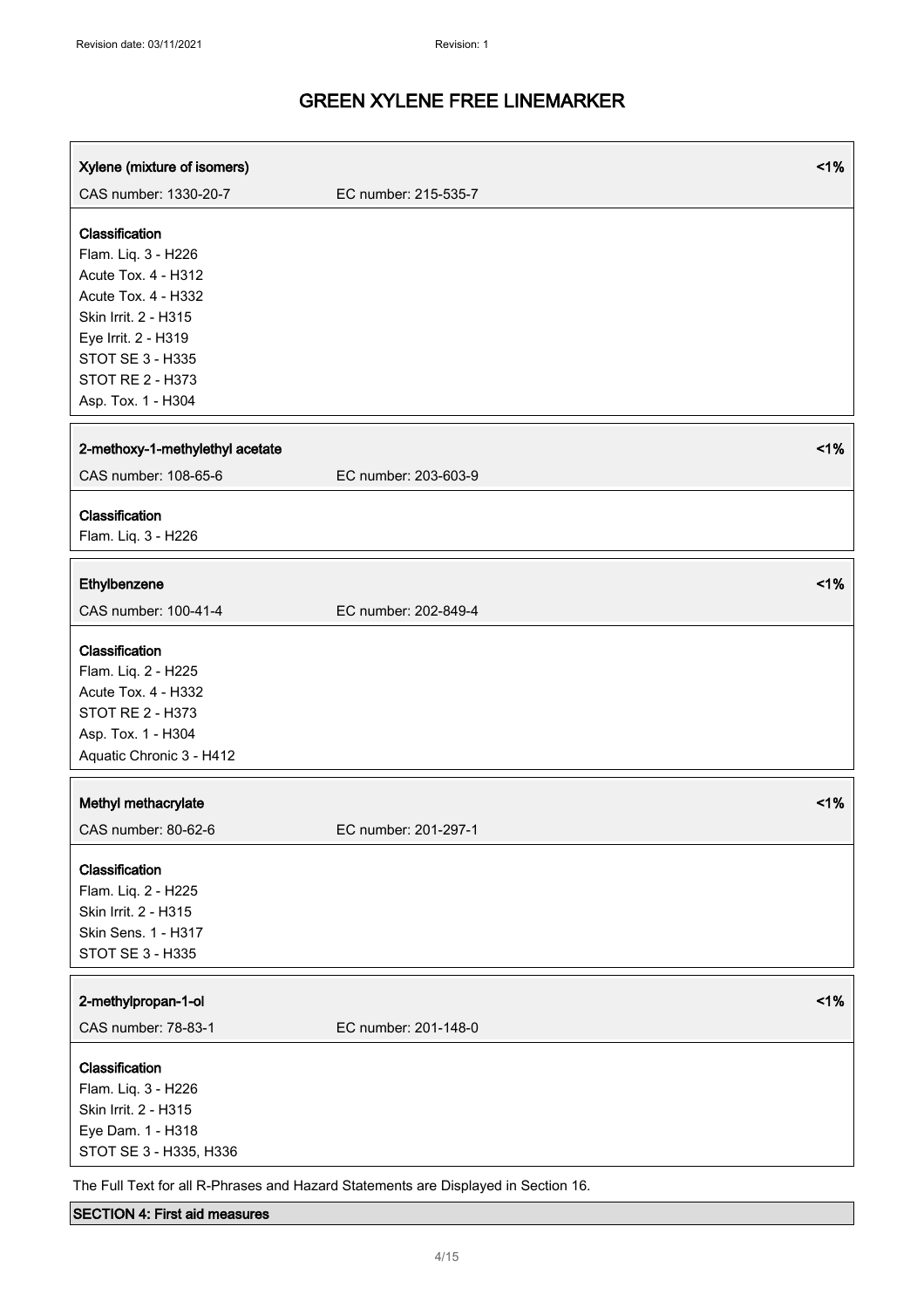### 4.1. Description of first aid measures

| General information                                        | If in doubt, get medical attention promptly. Show this Safety Data Sheet to the medical<br>personnel.                                                                                                                                                                                                                                            |
|------------------------------------------------------------|--------------------------------------------------------------------------------------------------------------------------------------------------------------------------------------------------------------------------------------------------------------------------------------------------------------------------------------------------|
| Inhalation                                                 | Move affected person to fresh air and keep warm and at rest in a position comfortable for<br>breathing. Loosen tight clothing such as collar, tie or belt. Get medical attention if symptoms<br>are severe or persist. Place unconscious person on their side in the recovery position and<br>ensure breathing can take place.                   |
| Ingestion                                                  | Rinse mouth thoroughly with water. If in doubt, get medical attention promptly. Due to the<br>small packaging, the risk of ingestion is minimal. Do not induce vomiting unless under the<br>direction of medical personnel.                                                                                                                      |
| Skin contact                                               | Remove contamination with soap and water or recognised skin cleansing agent.                                                                                                                                                                                                                                                                     |
| Eye contact                                                | Remove any contact lenses and open eyelids wide apart. Rinse with water. Get medical<br>attention if any discomfort continues.                                                                                                                                                                                                                   |
| <b>Protection of first aiders</b>                          | First aid personnel should wear appropriate protective equipment during any rescue.                                                                                                                                                                                                                                                              |
|                                                            | 4.2. Most important symptoms and effects, both acute and delayed                                                                                                                                                                                                                                                                                 |
| <b>General information</b>                                 | The severity of the symptoms described will vary dependent on the concentration and the<br>length of exposure.                                                                                                                                                                                                                                   |
| Inhalation                                                 | Spray/mists may cause respiratory tract irritation.                                                                                                                                                                                                                                                                                              |
| Ingestion                                                  | Due to the physical nature of this product, it is unlikely that ingestion will occur.                                                                                                                                                                                                                                                            |
| Skin contact                                               | Repeated exposure may cause skin dryness or cracking.                                                                                                                                                                                                                                                                                            |
| Eye contact                                                | Vapour or spray in the eyes may cause irritation and smarting. Particles in the eyes may<br>cause irritation and smarting.                                                                                                                                                                                                                       |
|                                                            | 4.3. Indication of any immediate medical attention and special treatment needed                                                                                                                                                                                                                                                                  |
| <b>Specific treatments</b>                                 | Treat symptomatically.                                                                                                                                                                                                                                                                                                                           |
| <b>SECTION 5: Firefighting measures</b>                    |                                                                                                                                                                                                                                                                                                                                                  |
| 5.1. Extinguishing media                                   |                                                                                                                                                                                                                                                                                                                                                  |
| Suitable extinguishing media                               | The product is flammable. Extinguish with alcohol-resistant foam, carbon dioxide, dry powder<br>or water fog.                                                                                                                                                                                                                                    |
| Unsuitable extinguishing<br>media                          | Do not use water jet as an extinguisher, as this will spread the fire.                                                                                                                                                                                                                                                                           |
| 5.2. Special hazards arising from the substance or mixture |                                                                                                                                                                                                                                                                                                                                                  |
| Specific hazards                                           | Containers can burst violently or explode when heated, due to excessive pressure build-up.<br>Bursting aerosol containers may be propelled from a fire at high speed. If aerosol cans are<br>ruptured, care should be taken due to the rapid escape of the pressurised contents and<br>propellant. Vapours may form explosive mixtures with air. |
| <b>Hazardous combustion</b><br>products                    | Thermal decomposition or combustion products may include the following substances: Toxic<br>gases or vapours. Carbon monoxide (CO). Carbon dioxide (CO2).                                                                                                                                                                                        |
| 5.3. Advice for firefighters                               |                                                                                                                                                                                                                                                                                                                                                  |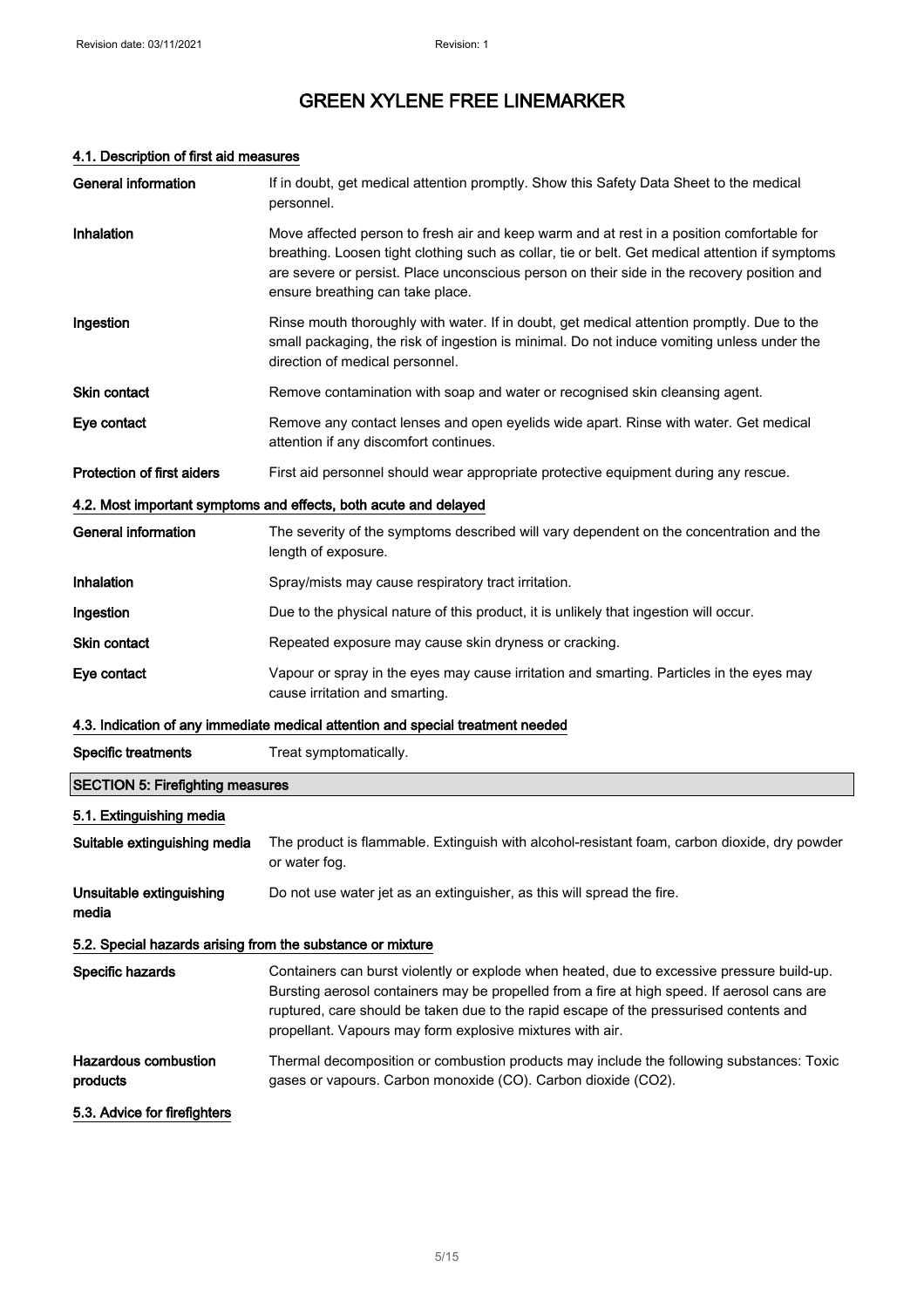| Protective actions during<br>firefighting                                                                      | Avoid breathing fire gases or vapours. Evacuate area. Cool containers exposed to heat with<br>water spray and remove them from the fire area if it can be done without risk. Cool containers<br>exposed to flames with water until well after the fire is out. If a leak or spill has not ignited, use<br>water spray to disperse vapours and protect men stopping the leak. Control run-off water by<br>containing and keeping it out of sewers and watercourses. If risk of water pollution occurs,<br>notify appropriate authorities. |  |
|----------------------------------------------------------------------------------------------------------------|------------------------------------------------------------------------------------------------------------------------------------------------------------------------------------------------------------------------------------------------------------------------------------------------------------------------------------------------------------------------------------------------------------------------------------------------------------------------------------------------------------------------------------------|--|
| Special protective equipment<br>for firefighters                                                               | Wear positive-pressure self-contained breathing apparatus (SCBA) and appropriate protective<br>clothing. Firefighter's clothing will provide a basic level of protection for chemical incidents.                                                                                                                                                                                                                                                                                                                                         |  |
| <b>SECTION 6: Accidental release measures</b>                                                                  |                                                                                                                                                                                                                                                                                                                                                                                                                                                                                                                                          |  |
| A 4 Benedictural contract controlled a contract of the discovered and substitute of the control of the control |                                                                                                                                                                                                                                                                                                                                                                                                                                                                                                                                          |  |

#### 6.1. Personal precautions, protective equipment and emergency procedures

### Personal precautions Wear protective clothing as described in Section 8 of this safety data sheet. No action shall be taken without appropriate training or involving any personal risk. Evacuate area. Provide adequate ventilation. No smoking, sparks, flames or other sources of ignition near spillage. If aerosol cans are ruptured, care should be taken due to the rapid escape of the pressurised contents and propellant. Take precautionary measures against static discharges.

#### 6.2. Environmental precautions

Environmental precautions Avoid discharge into drains or watercourses or onto the ground. Not considered to be a significant hazard due to the small quantities used.

#### 6.3. Methods and material for containment and cleaning up

Methods for cleaning up Clear up spills immediately and dispose of waste safely. Eliminate all ignition sources if safe to do so. No smoking, sparks, flames or other sources of ignition near spillage. Under normal conditions of handling and storage, spillages from aerosol containers are unlikely. If aerosol cans are ruptured, care should be taken due to the rapid escape of the pressurised contents and propellant. Provide adequate ventilation. Small Spillages: Wipe up with an absorbent cloth and dispose of waste safely. Large Spillages: If the product is soluble in water, dilute the spillage with water and mop it up. Alternatively, or if it is not water-soluble, absorb the spillage with an inert, dry material and place it in a suitable waste disposal container. Wash thoroughly after dealing with a spillage. For waste disposal, see Section 13.

#### 6.4. Reference to other sections

Reference to other sections For personal protection, see Section 8. See Section 11 for additional information on health hazards. See Section 12 for additional information on ecological hazards. For waste disposal, see Section 13.

#### SECTION 7: Handling and storage

#### 7.1. Precautions for safe handling

| Usage precautions                         | Read and follow manufacturer's recommendations. Wear protective clothing as described in<br>Section 8 of this safety data sheet. The product is flammable. Avoid exposing aerosol<br>containers to high temperatures or direct sunlight. Keep away from heat, hot surfaces, sparks,<br>open flames and other ignition sources. No smoking. Do not spray on an open flame or other<br>ignition source. Do not pierce or burn, even after use. Spray will evaporate and cool rapidly<br>and may cause frostbite or cold burns if in contact with skin. Do not expose to temperatures<br>exceeding 50°C/122°F. Avoid inhalation of vapours and spray/mists. Avoid contact with eyes. |
|-------------------------------------------|-----------------------------------------------------------------------------------------------------------------------------------------------------------------------------------------------------------------------------------------------------------------------------------------------------------------------------------------------------------------------------------------------------------------------------------------------------------------------------------------------------------------------------------------------------------------------------------------------------------------------------------------------------------------------------------|
| Advice on general<br>occupational hygiene | Good personal hygiene procedures should be implemented. Wash contaminated skin<br>thoroughly after handling. Take off contaminated clothing and wash it before reuse. Do not<br>eat, drink or smoke when using this product. Wash after use and before eating, smoking and<br>using the toilet.                                                                                                                                                                                                                                                                                                                                                                                   |

7.2. Conditions for safe storage, including any incompatibilities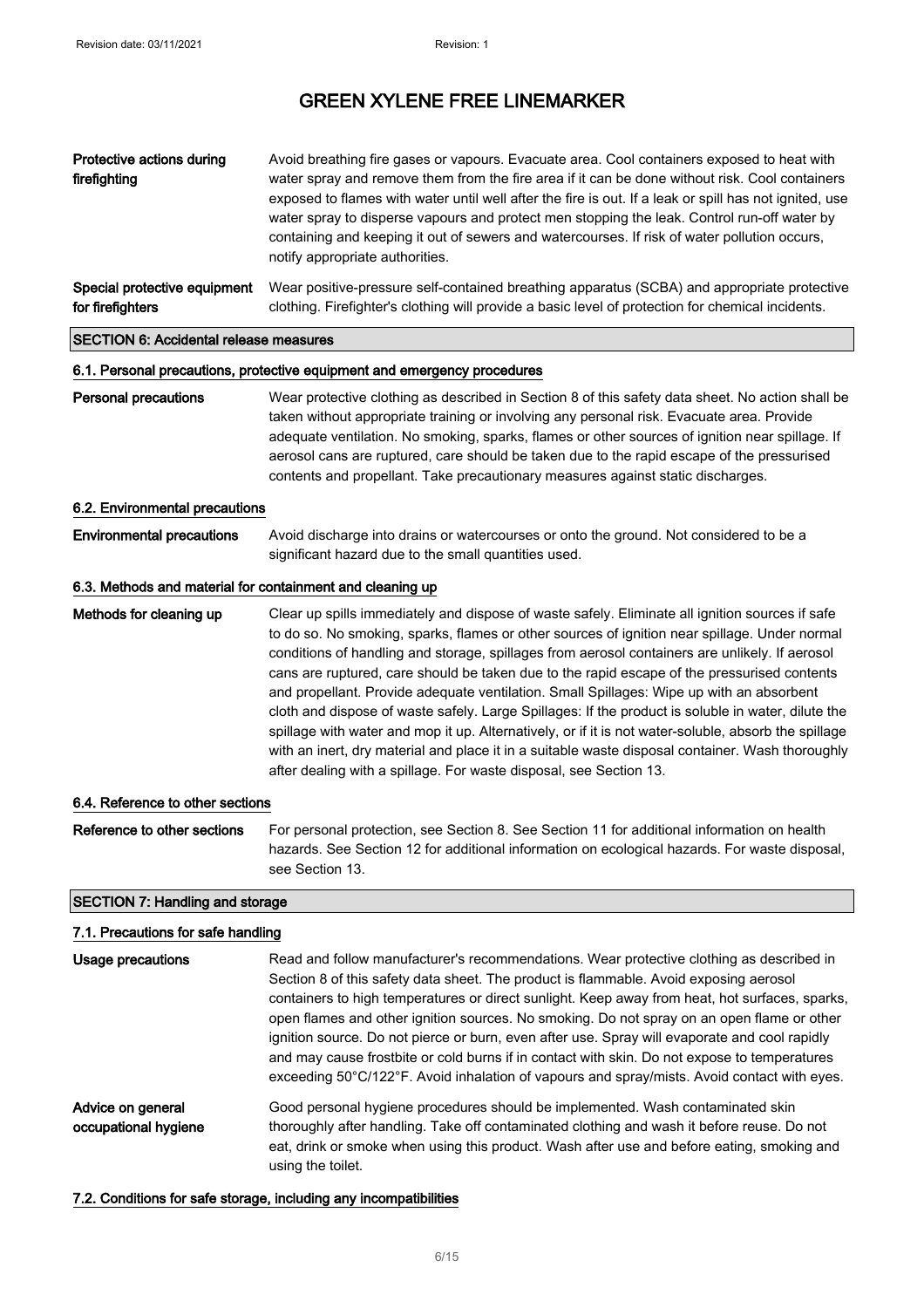| Storage precautions      | Store away from incompatible materials (see Section 10). Keep away from oxidising materials,<br>heat and flames. Store in a cool and well-ventilated place. Protect from sunlight. Keep<br>containers upright. Protect containers from damage. Do not expose to temperatures<br>exceeding 50°C/122°F. Do not store near heat sources or expose to high temperatures. Store<br>in accordance with national regulations. |
|--------------------------|------------------------------------------------------------------------------------------------------------------------------------------------------------------------------------------------------------------------------------------------------------------------------------------------------------------------------------------------------------------------------------------------------------------------|
| Storage class            | Chemical storage. Aerosol containers and lighters                                                                                                                                                                                                                                                                                                                                                                      |
| 7.3. Specific end use(s) |                                                                                                                                                                                                                                                                                                                                                                                                                        |
| Specific end use(s)      | The identified uses for this product are detailed in Section 1.2.                                                                                                                                                                                                                                                                                                                                                      |

#### SECTION 8: Exposure controls/Personal protection

#### 8.1. Control parameters

#### Occupational exposure limits

#### n-butyl acetate

Long-term exposure limit (8-hour TWA): WEL 150 ppm 724 mg/m<sup>3</sup> Short-term exposure limit (15-minute): WEL 200 ppm 966 mg/m<sup>3</sup>

#### Acetone

Long-term exposure limit (8-hour TWA): WEL 500 ppm 1210 mg/m<sup>3</sup> Short-term exposure limit (15-minute): WEL 1500 ppm 3620 mg/m<sup>3</sup>

#### Petroleum gases, liquefied

Long-term exposure limit (8-hour TWA): WEL 1000 ppm 1750 mg/m<sup>3</sup> Short-term exposure limit (15-minute): WEL 1250 ppm 2180 mg/m<sup>3</sup>

#### Dimethyl ether

Long-term exposure limit (8-hour TWA): WEL 400 ppm 766 mg/m<sup>3</sup> Short-term exposure limit (15-minute): WEL 500 ppm 958 mg/m<sup>3</sup>

#### Kaolin

Long-term exposure limit (8-hour TWA): WEL 2 mg/m<sup>3</sup> respirable dust

#### 1-methoxypropan-2-ol

Long-term exposure limit (8-hour TWA): WEL 100 ppm 375 mg/m<sup>3</sup> Short-term exposure limit (15-minute): WEL 150 ppm 560 mg/m<sup>3</sup> Sk

#### Titanium dioxide

Long-term exposure limit (8-hour TWA): WEL 4 mg/m<sup>3</sup> respirable dust Long-term exposure limit (8-hour TWA): WEL 10 mg/m<sup>3</sup> inhalable dust

#### Xylene (mixture of isomers)

Long-term exposure limit (8-hour TWA): WEL 50 ppm 220 mg/m<sup>3</sup> Short-term exposure limit (15-minute): WEL 100 ppm 441 mg/m<sup>3</sup> Sk

#### 2-methoxy-1-methylethyl acetate

Long-term exposure limit (8-hour TWA): WEL 50 ppm 274 mg/m<sup>3</sup> Short-term exposure limit (15-minute): WEL 100 ppm 548 mg/m<sup>3</sup> Sk

#### Ethylbenzene

Long-term exposure limit (8-hour TWA): WEL 100 ppm 441 mg/m<sup>3</sup> Short-term exposure limit (15-minute): WEL 125 ppm 552 mg/m<sup>3</sup> Sk

#### Methyl methacrylate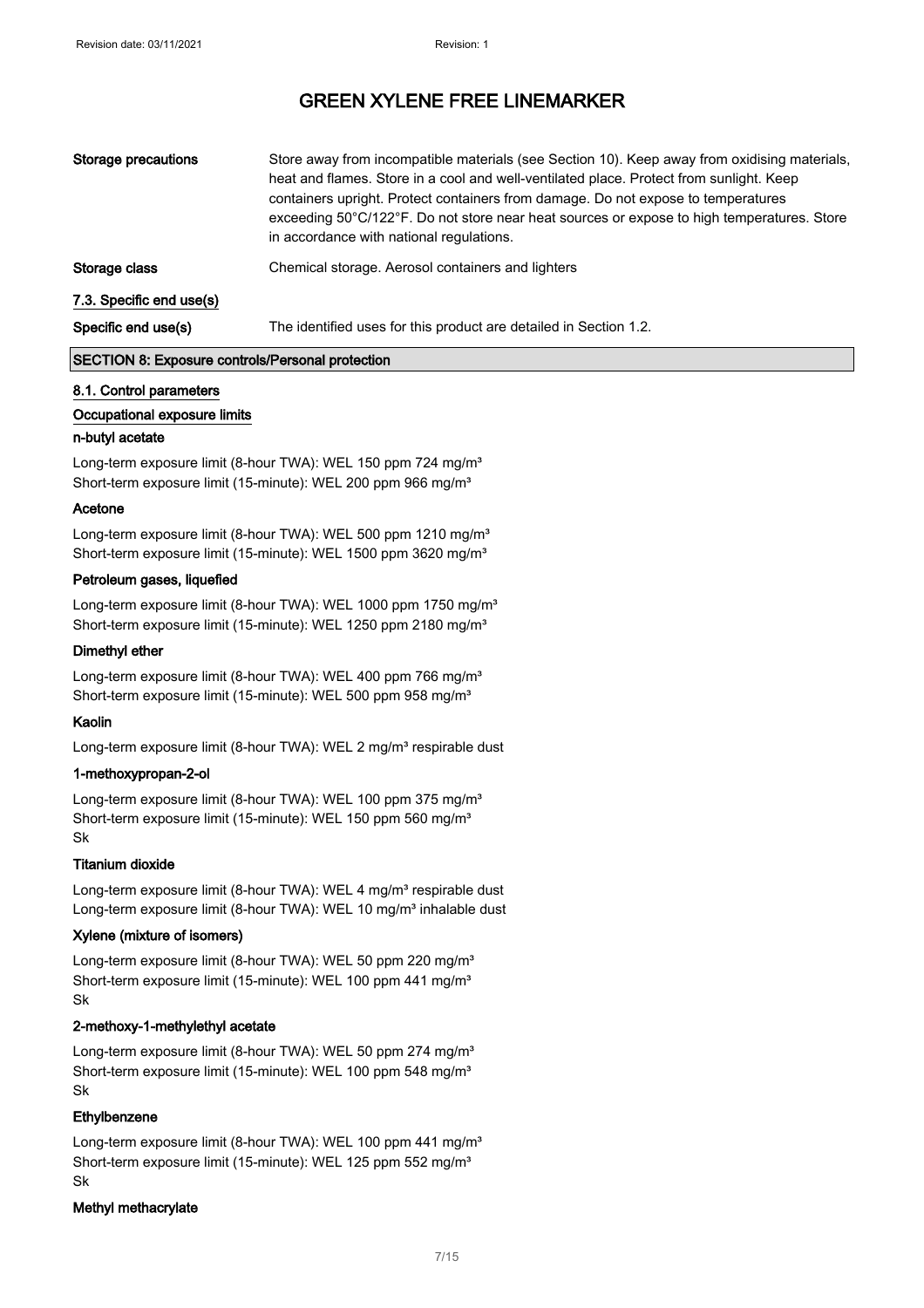Long-term exposure limit (8-hour TWA): WEL 50 ppm 208 mg/m<sup>3</sup> Short-term exposure limit (15-minute): WEL 100 ppm 416 mg/m<sup>3</sup>

#### 2-methylpropan-1-ol

Long-term exposure limit (8-hour TWA): WEL 50 ppm 154 mg/m<sup>3</sup> Short-term exposure limit (15-minute): WEL 75 ppm 231 mg/m<sup>3</sup> WEL = Workplace Exposure Limit. Sk = Can be absorbed through the skin.

#### n-butyl acetate (CAS: 123-86-4)

| <b>DNEL</b> | Workers - Inhalation; Long term systemic effects: 300 mg/m <sup>3</sup><br>Workers - Inhalation; Short term systemic effects: 600 mg/m <sup>3</sup><br>Workers - Inhalation; Long term local effects: 300 mg/m <sup>3</sup><br>Workers - Inhalation; Short term local effects: 600 mg/m <sup>3</sup><br>Workers - Dermal; Long term systemic effects: 11 mg/kg/day<br>Workers - Dermal; Short term systemic effects: 11 mg/kg/day<br>General population - Inhalation; Long term systemic effects: 35.7 mg/m <sup>3</sup><br>General population - Inhalation; Short term systemic effects: 300 mg/m <sup>3</sup><br>General population - Inhalation; Long term local effects: 35.7 mg/m <sup>3</sup><br>General population - Inhalation; Short term local effects: 300 mg/m <sup>3</sup><br>General population - Dermal; Long term systemic effects: 6 mg/kg/day<br>General population - Dermal; Short term systemic effects: 6 mg/kg/day<br>General population - Oral; Long term systemic effects: 2 mg/kg/day<br>General population - Oral; Short term systemic effects: 2 mg/kg/day |
|-------------|---------------------------------------------------------------------------------------------------------------------------------------------------------------------------------------------------------------------------------------------------------------------------------------------------------------------------------------------------------------------------------------------------------------------------------------------------------------------------------------------------------------------------------------------------------------------------------------------------------------------------------------------------------------------------------------------------------------------------------------------------------------------------------------------------------------------------------------------------------------------------------------------------------------------------------------------------------------------------------------------------------------------------------------------------------------------------------------|
| <b>PNEC</b> | - Fresh water; 0.18 mg/l<br>- marine water; 0.018 mg/l<br>- STP; 35.6 mg/l<br>- Sediment (Freshwater); 0.981 mg/kg<br>- Sediment (Marinewater); 0.098 mg/kg<br>- Soil; 0.09 mg/kg                                                                                                                                                                                                                                                                                                                                                                                                                                                                                                                                                                                                                                                                                                                                                                                                                                                                                                     |
|             | Acetone (CAS: 67-64-1)                                                                                                                                                                                                                                                                                                                                                                                                                                                                                                                                                                                                                                                                                                                                                                                                                                                                                                                                                                                                                                                                |
| <b>DNEL</b> | Workers - Inhalation; Long term systemic effects: 1210 mg/m <sup>3</sup><br>Workers - Inhalation; Short term systemic effects: 2420 mg/m <sup>3</sup><br>Workers - Dermal; Long term systemic effects: 186 mg/kg/day<br>General population - Inhalation; Long term systemic effects: 200 mg/m <sup>3</sup><br>General population - Dermal; Long term systemic effects: 62 mg/kg/day<br>General population - Oral; Long term systemic effects: 62 mg/kg/day                                                                                                                                                                                                                                                                                                                                                                                                                                                                                                                                                                                                                            |
| <b>PNEC</b> | - Fresh water; 10.6 mg/l<br>- marine water; 1.06 mg/l<br>- STP; 100 mg/l<br>- Sediment (Freshwater); 30.4 mg/kg<br>- Sediment (Marinewater); 3.04 mg/kg<br>- Soil; 29.5 mg/kg                                                                                                                                                                                                                                                                                                                                                                                                                                                                                                                                                                                                                                                                                                                                                                                                                                                                                                         |
|             | Dimethyl ether (CAS: 115-10-6)                                                                                                                                                                                                                                                                                                                                                                                                                                                                                                                                                                                                                                                                                                                                                                                                                                                                                                                                                                                                                                                        |
| <b>DNEL</b> | Workers - Inhalation; Long term systemic effects: 1894 mg/m <sup>3</sup><br>General population - Inhalation; Long term systemic effects: 471 mg/m <sup>3</sup>                                                                                                                                                                                                                                                                                                                                                                                                                                                                                                                                                                                                                                                                                                                                                                                                                                                                                                                        |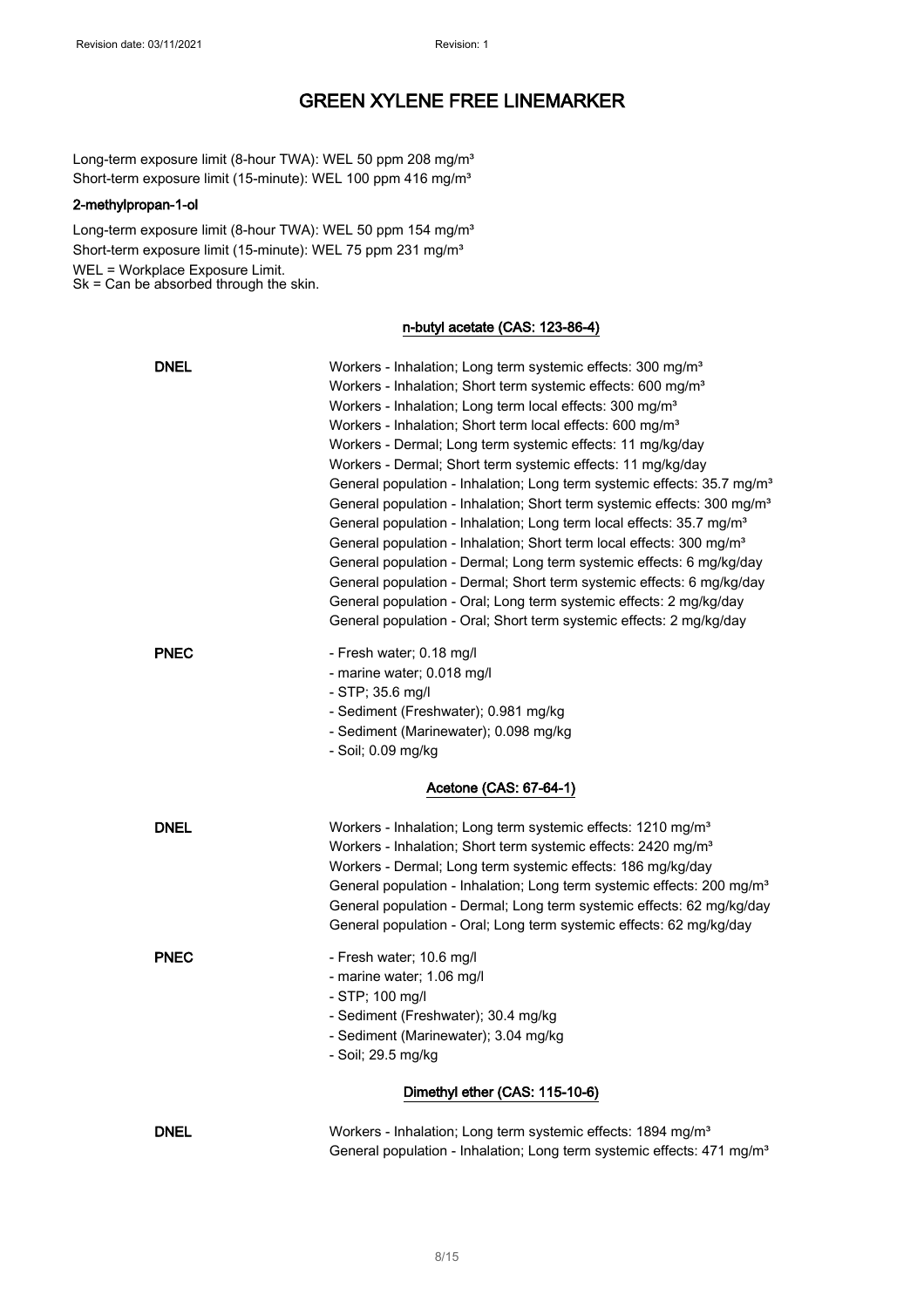| <b>PNEC</b> | - Fresh water; 0.155 mg/l<br>- marine water; 0.016 mg/l<br>- STP; 160 mg/l<br>- Sediment (Freshwater); 0.681 mg/kg<br>- Sediment (Marinewater); 0.069 mg/kg<br>- Soil; 0.045 mg/kg                                                                                                                                                                                                                                                                                                                                                    |
|-------------|---------------------------------------------------------------------------------------------------------------------------------------------------------------------------------------------------------------------------------------------------------------------------------------------------------------------------------------------------------------------------------------------------------------------------------------------------------------------------------------------------------------------------------------|
|             | 1-methoxypropan-2-ol (CAS: 107-98-2)                                                                                                                                                                                                                                                                                                                                                                                                                                                                                                  |
| <b>DNEL</b> | Workers - Inhalation; Long term systemic effects: 369 mg/m <sup>3</sup><br>Workers - Inhalation; Long term systemic effects: 553.5 mg/m <sup>3</sup><br>Workers - Inhalation; Short term local effects: 553.5 mg/m <sup>3</sup><br>Workers - Dermal; Long term systemic effects: 183 mg/kg/day<br>General population - Inhalation; Long term systemic effects: 43.9 mg/m <sup>3</sup><br>General population - Dermal; Long term systemic effects: 78 mg/kg/day<br>General population - Oral; Long term systemic effects: 33 mg/kg/day |
| <b>PNEC</b> | - Fresh water; 10 mg/l<br>- marine water; 1 mg/l<br>- Intermittent release; 100 mg/l<br>- STP; 100 mg/l<br>- Sediment (Freshwater); 52.3 mg/kg<br>- Sediment (Marinewater); 5.2 mg/kg<br>- Soil; 4.59 mg/kg                                                                                                                                                                                                                                                                                                                           |
|             | Titanium dioxide (CAS: 13463-67-7)                                                                                                                                                                                                                                                                                                                                                                                                                                                                                                    |
| <b>DNEL</b> | Workers - Inhalation; Long term local effects: 10 mg/m <sup>3</sup><br>General population - Oral; Long term systemic effects: 700 mg/kg/day                                                                                                                                                                                                                                                                                                                                                                                           |
| <b>PNEC</b> | - Fresh water; 0.184 mg/l<br>- marine water; 0.018 mg/l<br>- STP; 100 mg/l<br>- Sediment (Freshwater); 1000 mg/kg<br>- Sediment (Marinewater); 100 mg/kg<br>- Soil; 100 mg/kg                                                                                                                                                                                                                                                                                                                                                         |
|             | Paraffin waxes and Hydrocarbon waxes, chloro (CAS: 63449-39-8)                                                                                                                                                                                                                                                                                                                                                                                                                                                                        |
| DNEL        | Workers - Inhalation; Long term systemic effects: 63.5 mg/m <sup>3</sup><br>Workers - Dermal; Long term systemic effects: 450 mg/kg/day<br>General population - Dermal; Long term systemic effects: 225 mg/kg/day<br>General population - Oral; Long term systemic effects: 4.5 mg/kg/day                                                                                                                                                                                                                                             |
| PNEC        | - Fresh water; 0.003 mg/l<br>- marine water; 0.001 mg/l<br>- STP; 60 mg/l<br>- Soil; 4640 mg/kg                                                                                                                                                                                                                                                                                                                                                                                                                                       |
|             | Hydrocarbons, C9, aromatics                                                                                                                                                                                                                                                                                                                                                                                                                                                                                                           |
| <b>DNEL</b> | Workers - Inhalation; Long term systemic effects: 150 mg/m <sup>3</sup><br>Workers - Dermal; Long term systemic effects: 25 mg/kg/day<br>General population - Inhalation; Long term systemic effects: 32 mg/m <sup>3</sup><br>General population - Dermal; Long term systemic effects: 11 mg/kg/day<br>General population - Oral; Long term systemic effects: 11 mg/kg/day                                                                                                                                                            |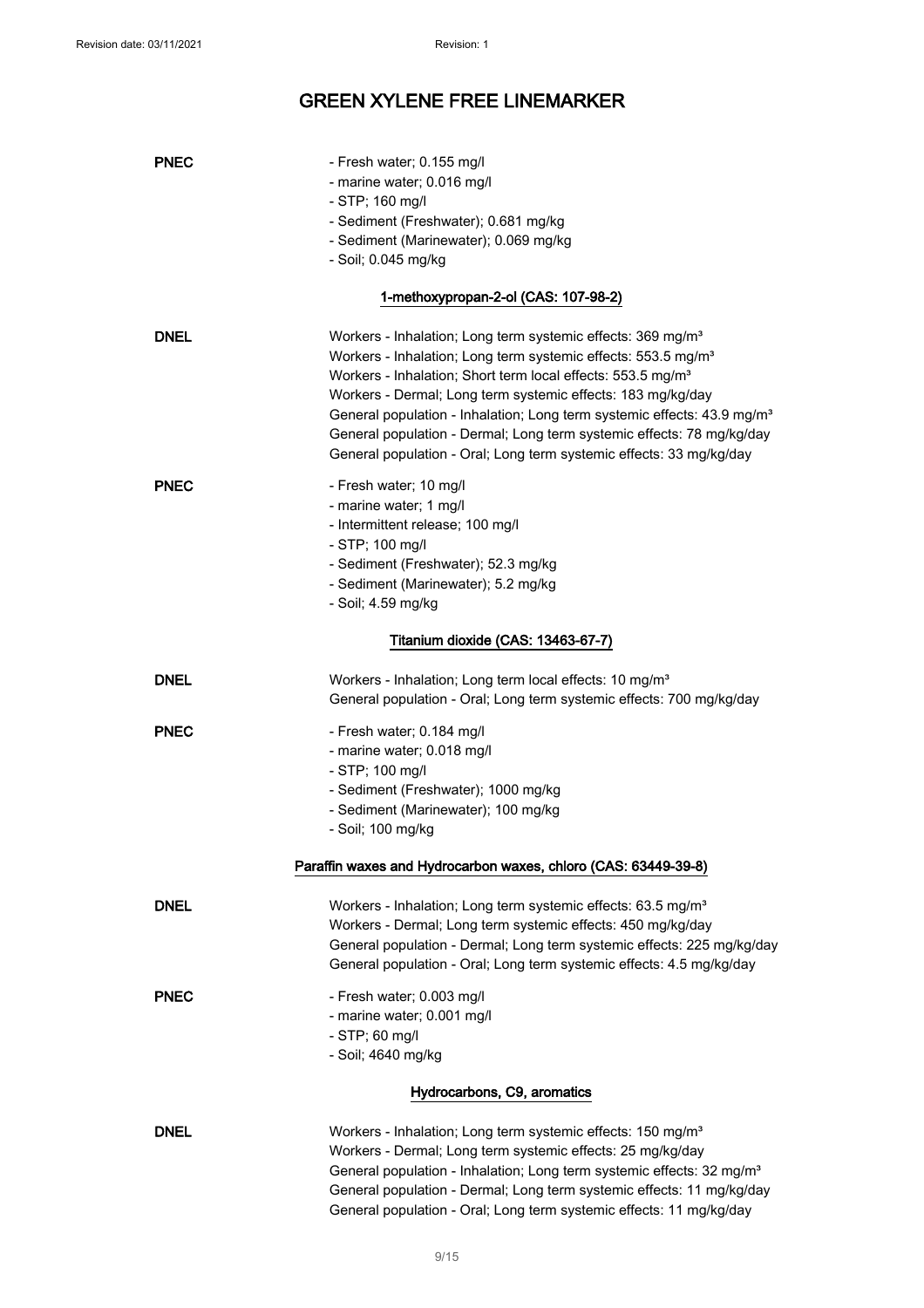### Xylene (mixture of isomers) (CAS: 1330-20-7)

| <b>DNEL</b>            | Workers - Inhalation; Long term systemic effects: 77 mg/m <sup>3</sup><br>Workers - Inhalation; Short term systemic effects: 289 mg/m <sup>3</sup><br>Workers - Inhalation; Short term local effects: 289 mg/m <sup>3</sup><br>Workers - Dermal; Long term systemic effects: 180 mg/kg/day<br>General population - Inhalation; Long term systemic effects: 14.8 mg/m <sup>3</sup><br>General population - Dermal; Long term systemic effects: 108 mg/kg/day<br>General population - Oral; Long term systemic effects: 1.6 mg/kg/day                                                                                                                                                                |
|------------------------|----------------------------------------------------------------------------------------------------------------------------------------------------------------------------------------------------------------------------------------------------------------------------------------------------------------------------------------------------------------------------------------------------------------------------------------------------------------------------------------------------------------------------------------------------------------------------------------------------------------------------------------------------------------------------------------------------|
| <b>PNEC</b>            | - Fresh water; 0.327 mg/l<br>- marine water; 0.327 mg/l<br>$-$ STP; 6.58 mg/l<br>- Sediment (Freshwater); 12.46 mg/kg<br>- Sediment (Marinewater); 12.46 mg/kg<br>- Soil; 2.31 mg/kg                                                                                                                                                                                                                                                                                                                                                                                                                                                                                                               |
|                        | Butyl methacrylate (CAS: 97-88-1)                                                                                                                                                                                                                                                                                                                                                                                                                                                                                                                                                                                                                                                                  |
| <b>DNEL</b>            | Workers - Inhalation; Long term systemic effects: 415.9 mg/m <sup>3</sup><br>Workers - Inhalation; Long term local effects: 409 mg/m <sup>3</sup><br>Workers - Dermal; Long term systemic effects: 5 mg/kg/day<br>Workers - Dermal; Long term local effects: 1 %<br>Workers - Dermal; Short term local effects: 1 %<br>General population - Inhalation; Long term systemic effects: 66.5 mg/m <sup>3</sup><br>General population - Inhalation; Long term local effects: 366.4 mg/m <sup>3</sup><br>General population - Dermal; Long term systemic effects: 3 mg/kg/day<br>General population - Dermal; Long term local effects: 1 %<br>General population - Dermal; Short term local effects: 1 % |
| <b>PNEC</b>            | - Fresh water; 0.017 mg/l<br>- marine water; 0.002 mg/l<br>$-$ STP; 31.7 mg/l<br>- Sediment (Freshwater); 4.73 mg/kg<br>- Sediment (Marinewater); 0.473 mg/kg<br>- Soil; 0.935 mg/kg                                                                                                                                                                                                                                                                                                                                                                                                                                                                                                               |
|                        | 2-methylpropan-1-ol (CAS: 78-83-1)                                                                                                                                                                                                                                                                                                                                                                                                                                                                                                                                                                                                                                                                 |
| <b>DNEL</b>            | Workers - Inhalation; Long term local effects: 310 mg/m <sup>3</sup><br>General population - Inhalation; Long term local effects: 55 mg/m <sup>3</sup>                                                                                                                                                                                                                                                                                                                                                                                                                                                                                                                                             |
| <b>PNEC</b>            | - Fresh water; 0.4 mg/l<br>- Intermittent release; 11 mg/l<br>- marine water; 0.04 mg/l<br>- STP; 10 mg/l<br>- Sediment (Freshwater); 1.56 mg/kg<br>- Sediment (Marinewater); 0.156 mg/kg<br>- Soil; 0.076 mg/kg                                                                                                                                                                                                                                                                                                                                                                                                                                                                                   |
| 8.2. Exposure controls |                                                                                                                                                                                                                                                                                                                                                                                                                                                                                                                                                                                                                                                                                                    |

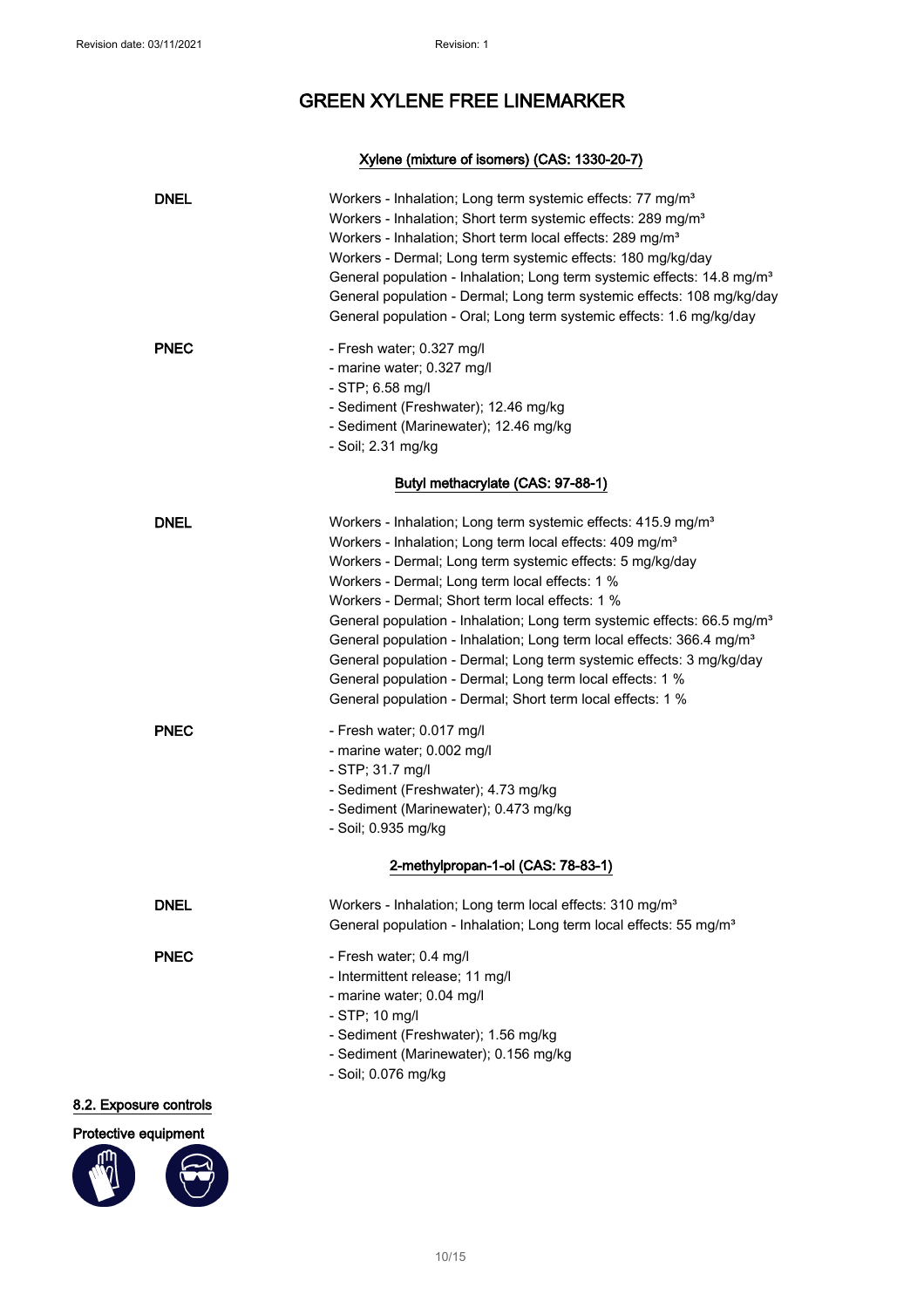| Appropriate engineering<br>controls         | Provide adequate ventilation. Observe any occupational exposure limits for the product or<br>ingredients.                                                                                                                                                                                                                                                                                                                                                                                                                                           |
|---------------------------------------------|-----------------------------------------------------------------------------------------------------------------------------------------------------------------------------------------------------------------------------------------------------------------------------------------------------------------------------------------------------------------------------------------------------------------------------------------------------------------------------------------------------------------------------------------------------|
| Eye/face protection                         | Unless the assessment indicates a higher degree of protection is required, the following<br>protection should be worn: Tight-fitting safety glasses. Personal protective equipment that<br>provides appropriate eye and face protection should be worn.                                                                                                                                                                                                                                                                                             |
| Hand protection                             | To protect hands from chemicals, wear gloves that are proven to be impervious to the<br>chemical and resist degradation. The most suitable glove should be chosen in consultation<br>with the glove supplier/manufacturer, who can provide information about the breakthrough<br>time of the glove material. Considering the data specified by the glove manufacturer, check<br>during use that the gloves are retaining their protective properties and change them as soon<br>as any deterioration is detected. Frequent changes are recommended. |
| Other skin and body<br>protection           | Wear appropriate clothing to prevent repeated or prolonged skin contact.                                                                                                                                                                                                                                                                                                                                                                                                                                                                            |
| Hygiene measures                            | Wash after use and before eating, smoking and using the toilet. Do not eat, drink or smoke<br>when using this product.                                                                                                                                                                                                                                                                                                                                                                                                                              |
| <b>Respiratory protection</b>               | Ensure all respiratory protective equipment is suitable for its intended use and is 'UKCA'-<br>marked. Check that the respirator fits tightly and the filter is changed regularly. Gas and<br>combination filter cartridges suitable for intended use should be used. Full face mask<br>respirators with replaceable filter cartridges suitable for intended use should be used. Half<br>mask and quarter mask respirators with replaceable filter cartridges suitable for intended use<br>should be used.                                          |
| SECTION 9: Physical and chemical properties |                                                                                                                                                                                                                                                                                                                                                                                                                                                                                                                                                     |

### SECTION 9: Physical and chemical properties

| 9.1. Information on basic physical and chemical properties |                                                                                                                        |  |
|------------------------------------------------------------|------------------------------------------------------------------------------------------------------------------------|--|
| Appearance                                                 | Aerosol.                                                                                                               |  |
| Colour                                                     | Green.                                                                                                                 |  |
| Odour                                                      | Organic solvents.                                                                                                      |  |
| Initial boiling point and range                            | -40 to -2 $^{\circ}$ C (LPG/DME)                                                                                       |  |
| Flash point                                                | $-104$ °C (LPG)                                                                                                        |  |
| Upper/lower flammability or<br>explosive limits            | 1.4 - 26.2% (V) (LPG/DME)                                                                                              |  |
| Vapour pressure                                            | 513 - 1760kPa (LPG/DME)                                                                                                |  |
| Auto-ignition temperature                                  | 226°C (DME)                                                                                                            |  |
| 9.2. Other information                                     |                                                                                                                        |  |
| <b>Volatility</b>                                          | Volatile.                                                                                                              |  |
| SECTION 10: Stability and reactivity                       |                                                                                                                        |  |
| 10.1. Reactivity                                           |                                                                                                                        |  |
| Reactivity                                                 | See the other subsections of this section for further details.                                                         |  |
| 10.2. Chemical stability                                   |                                                                                                                        |  |
| <b>Stability</b>                                           | Stable at normal ambient temperatures and when used as recommended. Stable under the<br>prescribed storage conditions. |  |

### 10.3. Possibility of hazardous reactions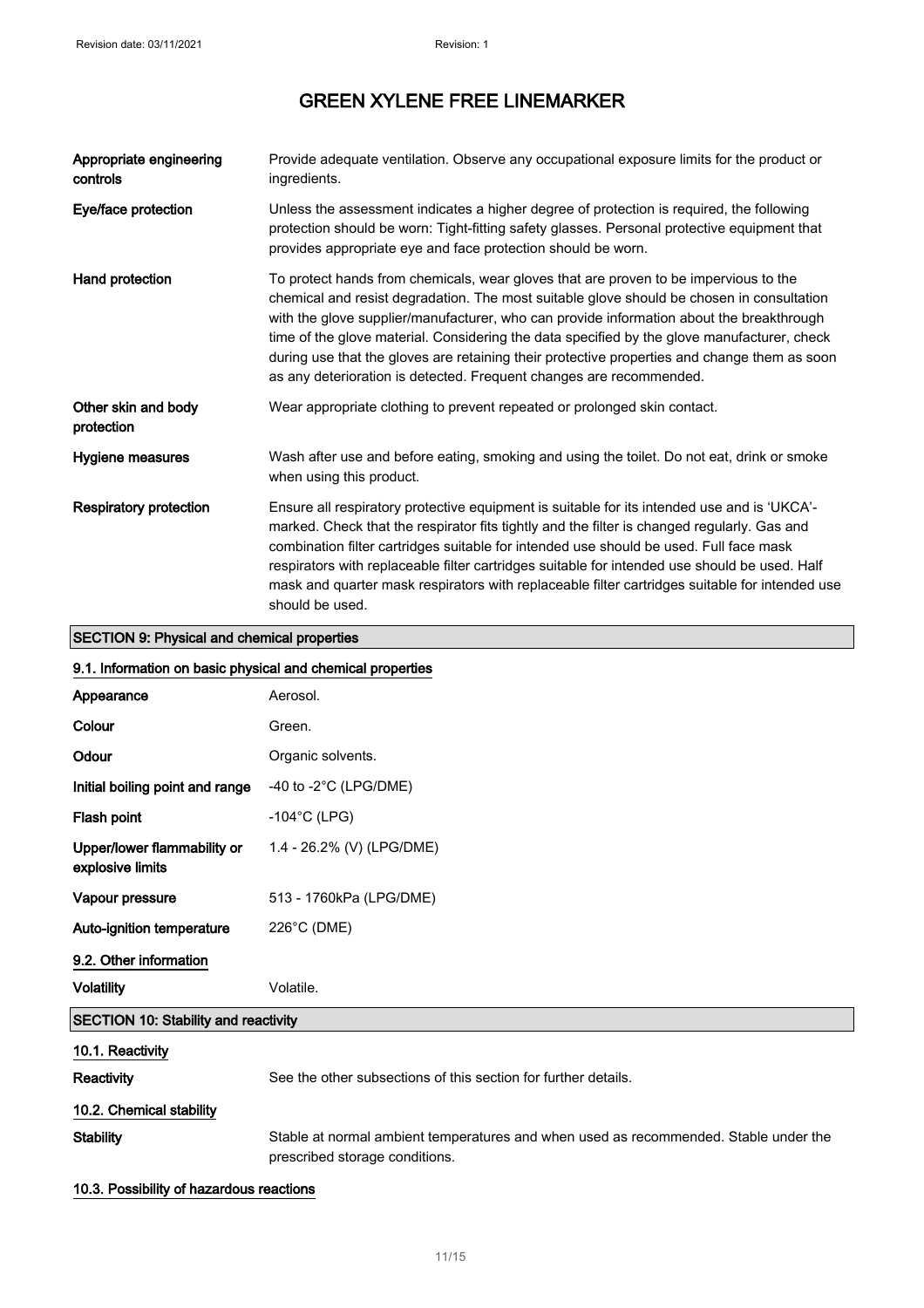| Possibility of hazardous<br>reactions        | The following materials may react strongly with the product: Oxidising agents.                                                                                                                                                                                                                                                      |  |
|----------------------------------------------|-------------------------------------------------------------------------------------------------------------------------------------------------------------------------------------------------------------------------------------------------------------------------------------------------------------------------------------|--|
| 10.4. Conditions to avoid                    |                                                                                                                                                                                                                                                                                                                                     |  |
| <b>Conditions to avoid</b>                   | Avoid exposing aerosol containers to high temperatures or direct sunlight. Pressurised<br>container: may burst if heated Avoid heat, flames and other sources of ignition. Avoid the<br>following conditions: Freezing.                                                                                                             |  |
| 10.5. Incompatible materials                 |                                                                                                                                                                                                                                                                                                                                     |  |
| Materials to avoid                           | No specific requirements are anticipated under normal conditions of use.                                                                                                                                                                                                                                                            |  |
| 10.6. Hazardous decomposition products       |                                                                                                                                                                                                                                                                                                                                     |  |
| Hazardous decomposition<br>products          | Does not decompose when used and stored as recommended. Thermal decomposition or<br>combustion products may include the following substances: Harmful gases or vapours.                                                                                                                                                             |  |
| <b>SECTION 11: Toxicological information</b> |                                                                                                                                                                                                                                                                                                                                     |  |
| 11.1. Information on toxicological effects   |                                                                                                                                                                                                                                                                                                                                     |  |
| <b>Toxicological effects</b>                 | Information given is based on data of the components. The blended product has not been<br>tested. No data is available for the mixture.                                                                                                                                                                                             |  |
| Inhalation                                   | Gas or vapour may irritate the respiratory system. May cause nausea, headache, dizziness<br>and intoxication. Vapour may irritate respiratory system/lungs.                                                                                                                                                                         |  |
| Ingestion                                    | Due to the physical nature of this product, it is unlikely that ingestion will occur. Ingestion may<br>cause severe irritation of the mouth, the oesophagus and the gastrointestinal tract. May cause<br>chemical burns in mouth, oesophagus and stomach. May cause discomfort if swallowed. May<br>cause stomach pain or vomiting. |  |
| <b>Skin contact</b>                          | Repeated exposure may cause skin dryness or cracking.                                                                                                                                                                                                                                                                               |  |
| Eye contact                                  | May cause eye irritation. May cause serious eye damage.                                                                                                                                                                                                                                                                             |  |
| Route of exposure                            | Inhalation Ingestion Skin and/or eye contact                                                                                                                                                                                                                                                                                        |  |
| <b>SECTION 12: Ecological information</b>    |                                                                                                                                                                                                                                                                                                                                     |  |
| 12.1. Toxicity                               |                                                                                                                                                                                                                                                                                                                                     |  |
| <b>Toxicity</b>                              | The product is not believed to present a hazard due to its physical nature.                                                                                                                                                                                                                                                         |  |
| 12.2. Persistence and degradability          |                                                                                                                                                                                                                                                                                                                                     |  |
|                                              | Persistence and degradability Volatile substances are degraded in the atmosphere within a few days. The other substances<br>in the product are not expected to be readily biodegradable.                                                                                                                                            |  |
| 12.3. Bioaccumulative potential              |                                                                                                                                                                                                                                                                                                                                     |  |
| <b>Bioaccumulative potential</b>             | Bioaccumulation is unlikely to be significant because of the low water-solubility of this product.<br>Exposure to aquatic environment unlikely.                                                                                                                                                                                     |  |
| 12.4. Mobility in soil                       |                                                                                                                                                                                                                                                                                                                                     |  |
| <b>Mobility</b>                              | The product contains volatile organic compounds (VOCs) which will evaporate easily from all<br>surfaces. The product hardens to a solid, immobile substance.                                                                                                                                                                        |  |
| 12.5. Results of PBT and vPvB assessment     |                                                                                                                                                                                                                                                                                                                                     |  |
| Results of PBT and vPvB<br>assessment        | This substance is not classified as PBT or vPvB according to current UK criteria.                                                                                                                                                                                                                                                   |  |
| 12.6. Other adverse effects                  |                                                                                                                                                                                                                                                                                                                                     |  |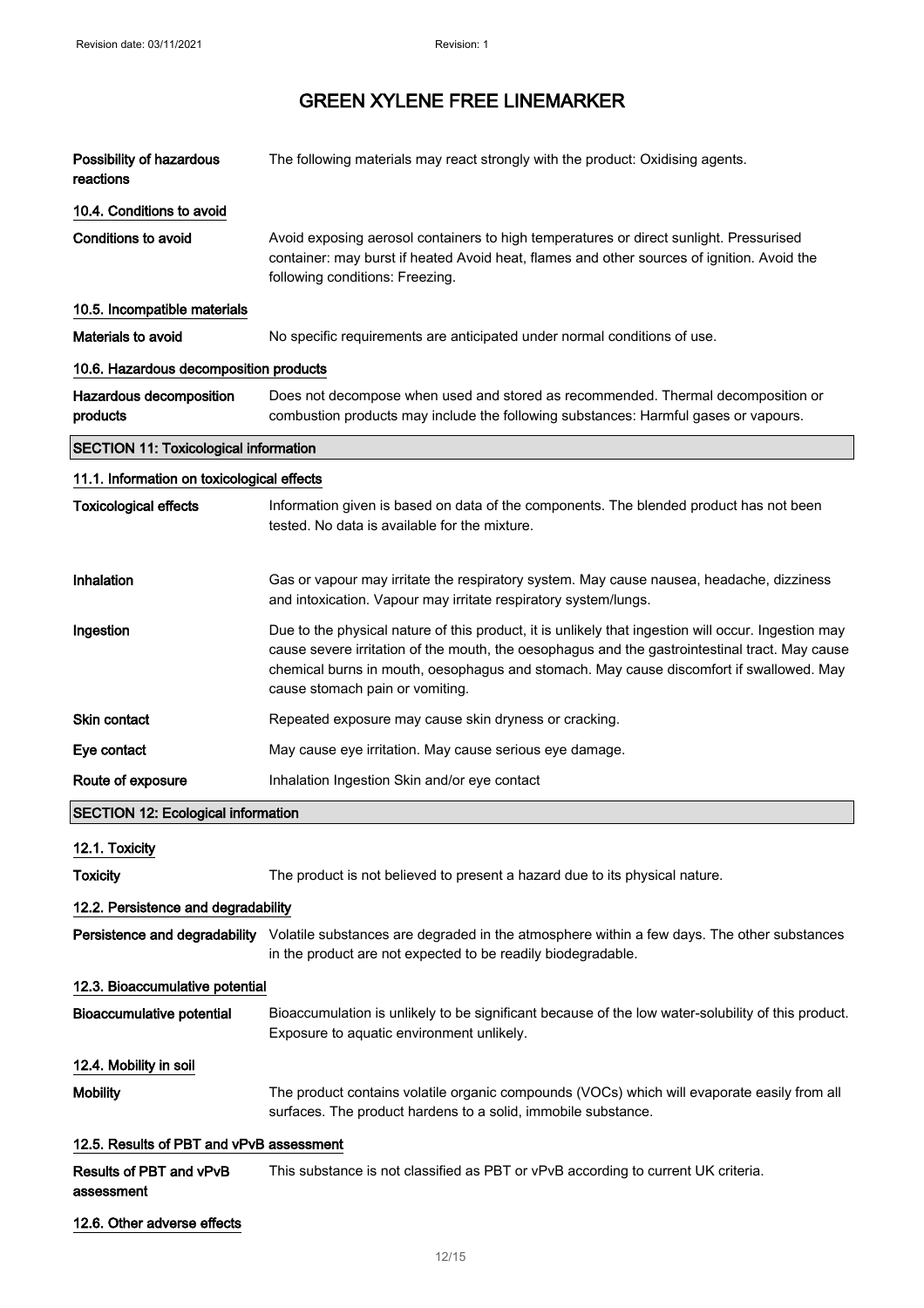| Other adverse effects | The product contains volatile organic compounds (VOCs) which have a photochemical ozone |
|-----------------------|-----------------------------------------------------------------------------------------|
|                       | creation potential.                                                                     |

┑

| <b>SECTION 13: Disposal considerations</b> |                                                                                                                                                                                                                                                                                                                                              |  |
|--------------------------------------------|----------------------------------------------------------------------------------------------------------------------------------------------------------------------------------------------------------------------------------------------------------------------------------------------------------------------------------------------|--|
| 13.1. Waste treatment methods              |                                                                                                                                                                                                                                                                                                                                              |  |
| General information                        | The generation of waste should be minimised or avoided wherever possible. This material and<br>its container must be disposed of in a safe way. When handling waste, the safety precautions<br>applying to handling of the product should be considered. Dispose of waste product or used<br>containers in accordance with local regulations |  |
| <b>Disposal methods</b>                    | Do not empty into drains. Empty containers must not be punctured or incinerated because of<br>the risk of an explosion. Dispose of waste to licensed waste disposal site in accordance with<br>the requirements of the local Waste Disposal Authority.                                                                                       |  |
| Waste class                                | The waste code classification is to be carried out according to the European Waste Catalogue<br>(EWC).                                                                                                                                                                                                                                       |  |

### SECTION 14: Transport information

| 14.1. UN number                      |                 |
|--------------------------------------|-----------------|
| UN No. (ADR/RID)                     | 1950            |
| UN No. (IMDG)                        | 1950            |
| UN No. (ICAO)                        | 1950            |
| UN No. (ADN)                         | 1950            |
| 14.2. UN proper shipping name        |                 |
| Proper shipping name<br>(ADR/RID)    | <b>AEROSOLS</b> |
| Proper shipping name (IMDG) AEROSOLS |                 |
| Proper shipping name (ICAO) AEROSOLS |                 |
| Proper shipping name (ADN) AEROSOLS  |                 |
| 14.3. Transport hazard class(es)     |                 |
| <b>ADR/RID class</b>                 | 2.1             |
| <b>ADR/RID classification code</b>   | 5F              |
| <b>ADR/RID label</b>                 | 2.1             |
| <b>IMDG class</b>                    | 2.1             |
| ICAO class/division                  | 2.1             |
| <b>ADN class</b>                     | 2.1             |
|                                      |                 |

### Transport labels



| 14.4. Packing group       |      |
|---------------------------|------|
| ADR/RID packing group     | None |
| <b>IMDG packing group</b> | None |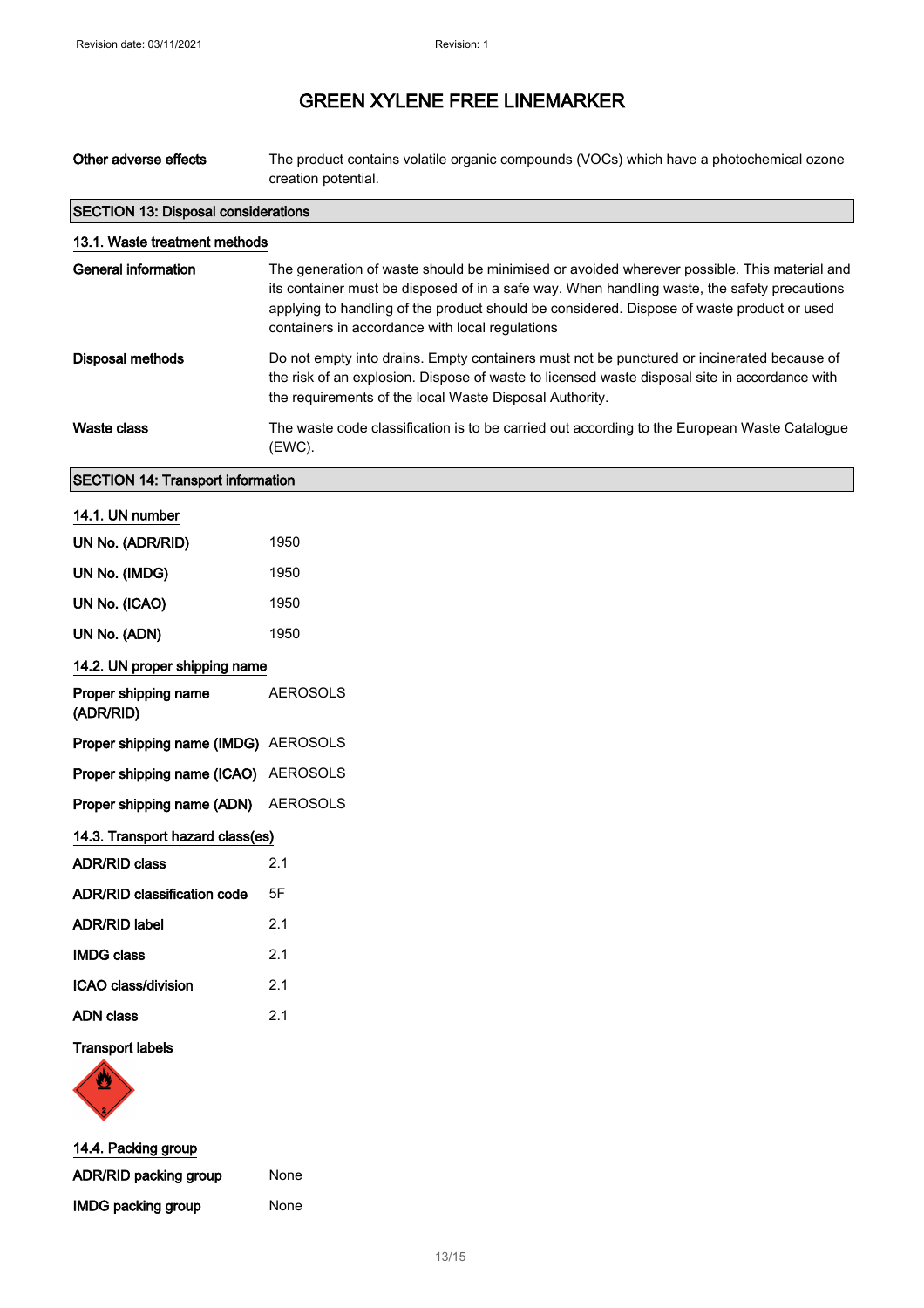| None                                                                     |  |  |
|--------------------------------------------------------------------------|--|--|
| None                                                                     |  |  |
|                                                                          |  |  |
| Environmentally hazardous substance/marine pollutant                     |  |  |
| 14.6. Special precautions for user                                       |  |  |
| $F-D$ , S-U                                                              |  |  |
| 2                                                                        |  |  |
| (D)                                                                      |  |  |
| 14.7. Transport in bulk according to Annex II of MARPOL and the IBC Code |  |  |
| <b>Transport in bulk according to</b> Not applicable.                    |  |  |
|                                                                          |  |  |

### SECTION 15: Regulatory information

| National regulations | Health and Safety at Work etc. Act 1974 (as amended).                       |
|----------------------|-----------------------------------------------------------------------------|
|                      | The Carriage of Dangerous Goods and Use of Transportable Pressure Equipment |
|                      | Regulations 2009 (SI 2009 No. 1348) (as amended) ["CDG 2009"].              |
|                      | EH40/2005 Workplace exposure limits.                                        |
|                      | The Aerosol Dispensers Regulations 2009 (SI 2009 No. 2824).                 |
|                      |                                                                             |

### 15.2. Chemical safety assessment

No chemical safety assessment has been carried out.

#### Inventories

#### EU - EINECS/ELINCS

None of the ingredients are listed or exempt.

#### SECTION 16: Other information

| Abbreviations and acronyms<br>used in the safety data sheet | ADR: European Agreement concerning the International Carriage of Dangerous Goods by<br>Road.                                                |
|-------------------------------------------------------------|---------------------------------------------------------------------------------------------------------------------------------------------|
|                                                             | ADN: European Agreement concerning the International Carriage of Dangerous Goods by<br>Inland Waterways.                                    |
|                                                             | RID: European Agreement concerning the International Carriage of Dangerous Goods by Rail.<br>IATA: International Air Transport Association. |
|                                                             | ICAO: Technical Instructions for the Safe Transport of Dangerous Goods by Air.                                                              |
|                                                             | IMDG: International Maritime Dangerous Goods.                                                                                               |
|                                                             | CAS: Chemical Abstracts Service.                                                                                                            |
|                                                             | ATE: Acute Toxicity Estimate.                                                                                                               |
|                                                             | LC50: Lethal Concentration to 50 % of a test population.                                                                                    |
|                                                             | LD50: Lethal Dose to 50% of a test population (Median Lethal Dose).                                                                         |
|                                                             | EC <sub>50</sub> : 50% of maximal Effective Concentration.                                                                                  |
|                                                             | PBT: Persistent. Bioaccumulative and Toxic substance.                                                                                       |
|                                                             | vPvB: Very Persistent and Very Bioaccumulative.                                                                                             |
| <b>Classification abbreviations</b><br>and acronyms         | Aerosol = Aerosol                                                                                                                           |